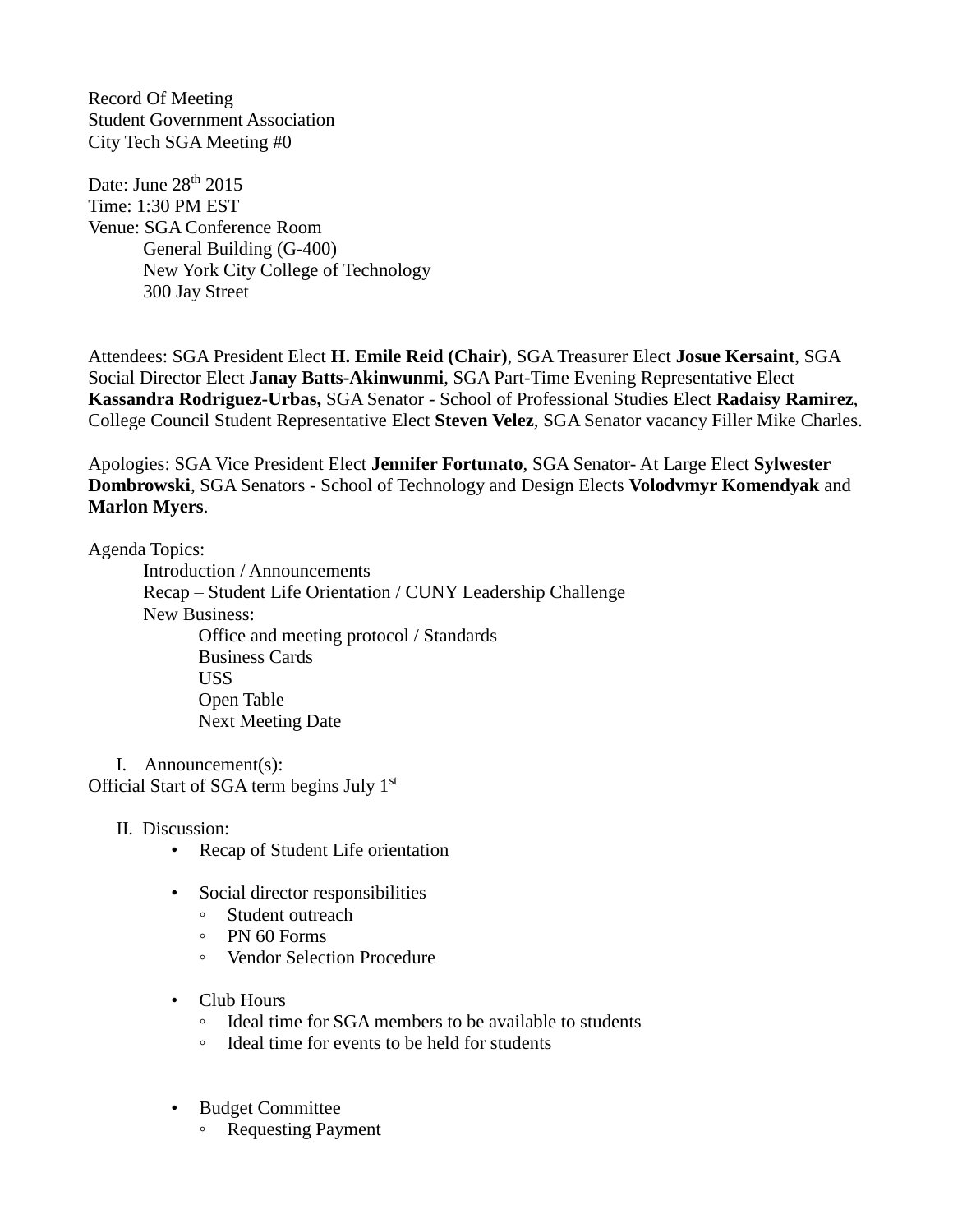- Items will be decided via voting system
- Office and Meeting Protocol
	- Conduct and behavior
	- Guests / Sign In Sheet
	- Equipment Responsibilities
	- Food conduct
	- Cleaning Schedules TBA
	- Office to be closed 15 minutes prior to school closing (9:45)
	- Whether or not to dress in business attire should be observed careful
- Desk Implications
	- Senators will share a desk section within the office
	- Executives (Treasurer, P. Time Evening Rep, President ect.) will have their own desks
	- The space that belongs to the individual must be respected by him or herself
- Keys to the office
	- Executives will have keys to SGA's front door (G- 400) non exec. (senators ect) will not
	- Key to the supply room and other doors are also provided only to executives
- Business cards
	- All SGA members must posses one
	- Vista Print Deal
	- "Expansive" / General business card will be provided to all members however one may invest in a personal business card if desired.
- USS: University Student Senate
	- CUNY Wide Organization
	- Addresses CUNY wide affairs
	- Two delegates to be selected One of which must be SGA president and another volunteer
	- Two other delegates must volunteer, these two will be alternates
- NYPRIG
	- New York Public Research Interest Group
	- Cooperates with CUNY
	- Involves self with various public interest topics spanning from political to environmental
- Knowledge
	- Knowing our surroundings
- Robert's Rule of Conduct
	- How meetings are to be held
		- Call to order
		- Approval of Minutes